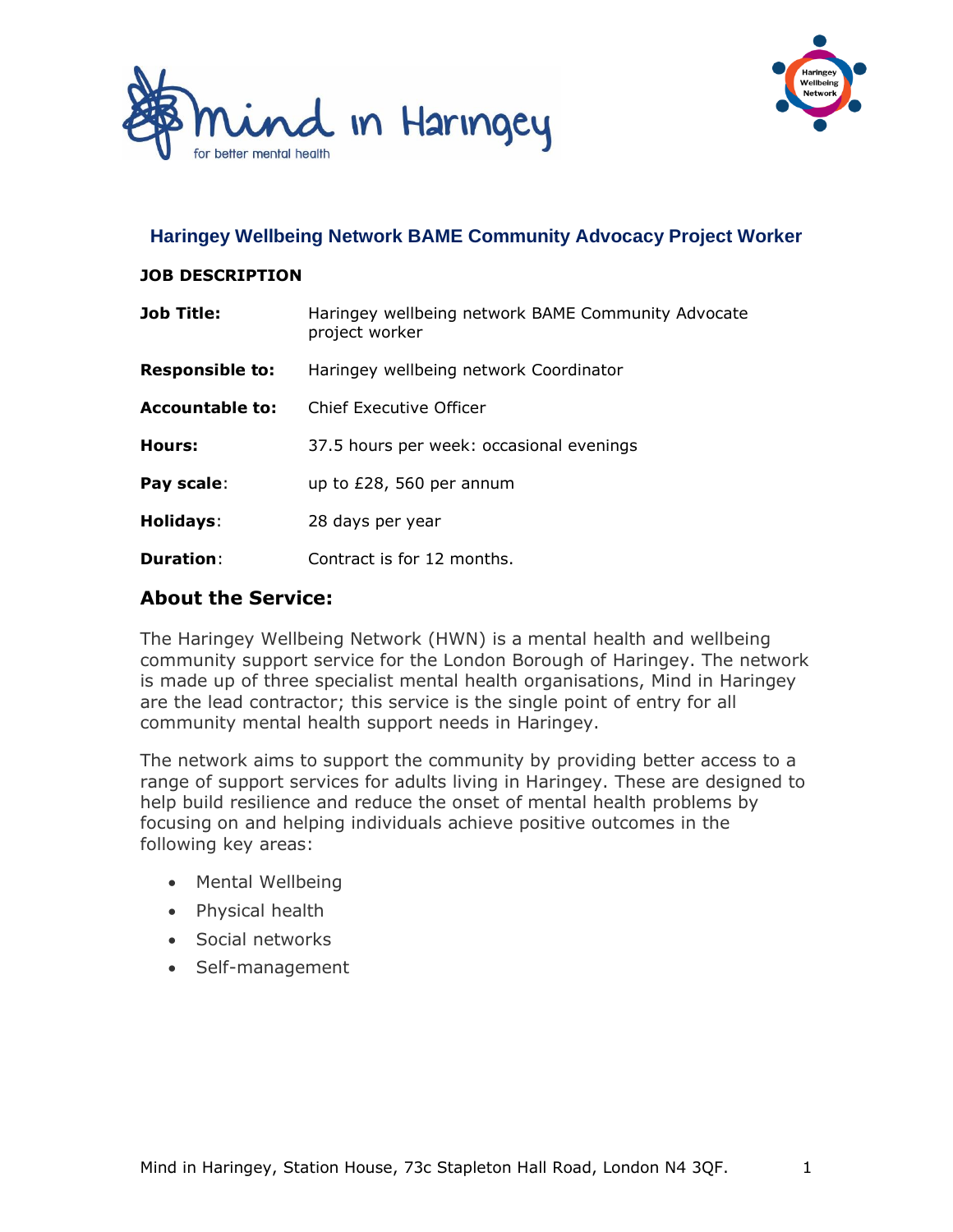

## **About the Role:**

The Haringey Wellbeing Network shall be working in partnership with the Federated 4 Health, focusing on improving physical health outcomes for those living with Severe and Enduring Mental Illness (SMI) within the BAME community.

The aim of this work is to create a seamless and integrated physical health check service, which improves outcome targets and builds better rates of engagement within the BAME community.

Haringey has a higher than average prevalence of people with SMI (1.3%) compared to the rest of London (1.1) and England (0.9%) respectively. In Haringey, 3% of people from Black or Black British ethnicity have a diagnosis of SMI, higher than any other ethnic groups. Furthermore, EMIS GP clinical system data suggests that between 55% and 65% of all people on the SMI register in Haringey are from a BAME community.

National and local strategies such as the Fiver Year Forward View for Mental Health – NHS England and the Haringey Borough plan 2019-2020 aim to reduce inequalities and structural barriers to mental health from a social and health care perspective.

In Haringey, people with SMI experience poorer health outcomes then the general population.

- Haringey MH focused JSNA suggests that people with an SMI had twice as many hospital admissions then the general population. People with SMI had 449 hospital admission compared to the general population (242) at a rate per 1,000 patients.
- Over 50% of people with a SMI have one or more long term condition.
- More than one third of people with SMI (37%) are smokers compared to the general population.
- People with a SMI are more than likely to be obese (29%) than the general population (12%).

## **JOB PURPOSE**

The aim of this role is to champion diversity to encourage and promote inclusion and equality for those from black, Asian and minority ethnic backgrounds.

The purpose of the BAME Community Advocate is to support the work of the Federated 4 Health, which is commissioned to focused on improving the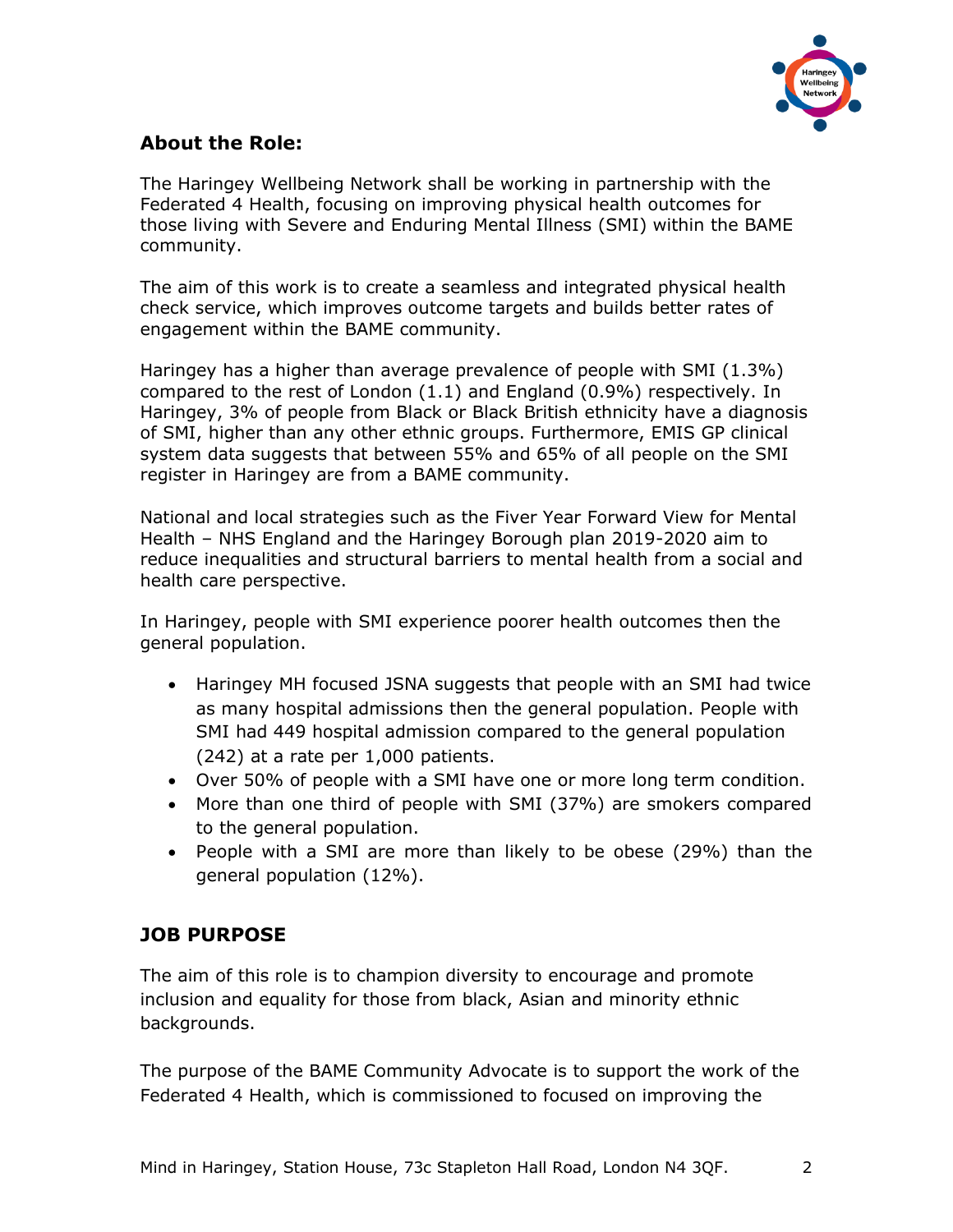

uptake of Physical Health Checks with people living with a SMI. The Community Advocate will enable a joined-up approach in identifying and coordinating patient care with local community groups and secondary care services. In addition, the community advocate is expected to manage the SMI registers for the Haringey Wellbeing Network and report to the Federation.

## **DUTIES AND RESPONSIBILITIES**

1.To work with the Federation 4 health and Haringey wellbeing network staff, to provide a seamless service for clients, in the form of advocacy and social prescribing services with respect to their mental health and wellbeing needs.

2.To identify and engage BAME service users living with severe and enduring mental illness in Haringey and build a register of these service users.

3.To promote the Federation 4 Health's Physical Health checks work strand to all mental health service users and professionals across Haringey.

4.To provide an advocacy service to BAME adult service users to enable them to articulate their interests and influence decisions affecting their Mental health and wellbeing.

5.To work in such a way as to encourage all service users to self -advocate where possible and ensure that they are empowered.

6.To provide information to service users related to their rights and entitlements under the Mental Health Act.

7.To provide information to all service users on their rights in treatment and care plans.

8.To provide information to all service users related to their rights and entitlements to statutory welfare benefits.

9.To provide information to service users related to their entitlements and their rights under legislation and local arrangements covering social care to this group.

10. To promote the Haringey wellbeing network Community Advocacy service to statutory and voluntary sectors providing services that influence the mental health, wellbeing, rights, and entitlements of this group.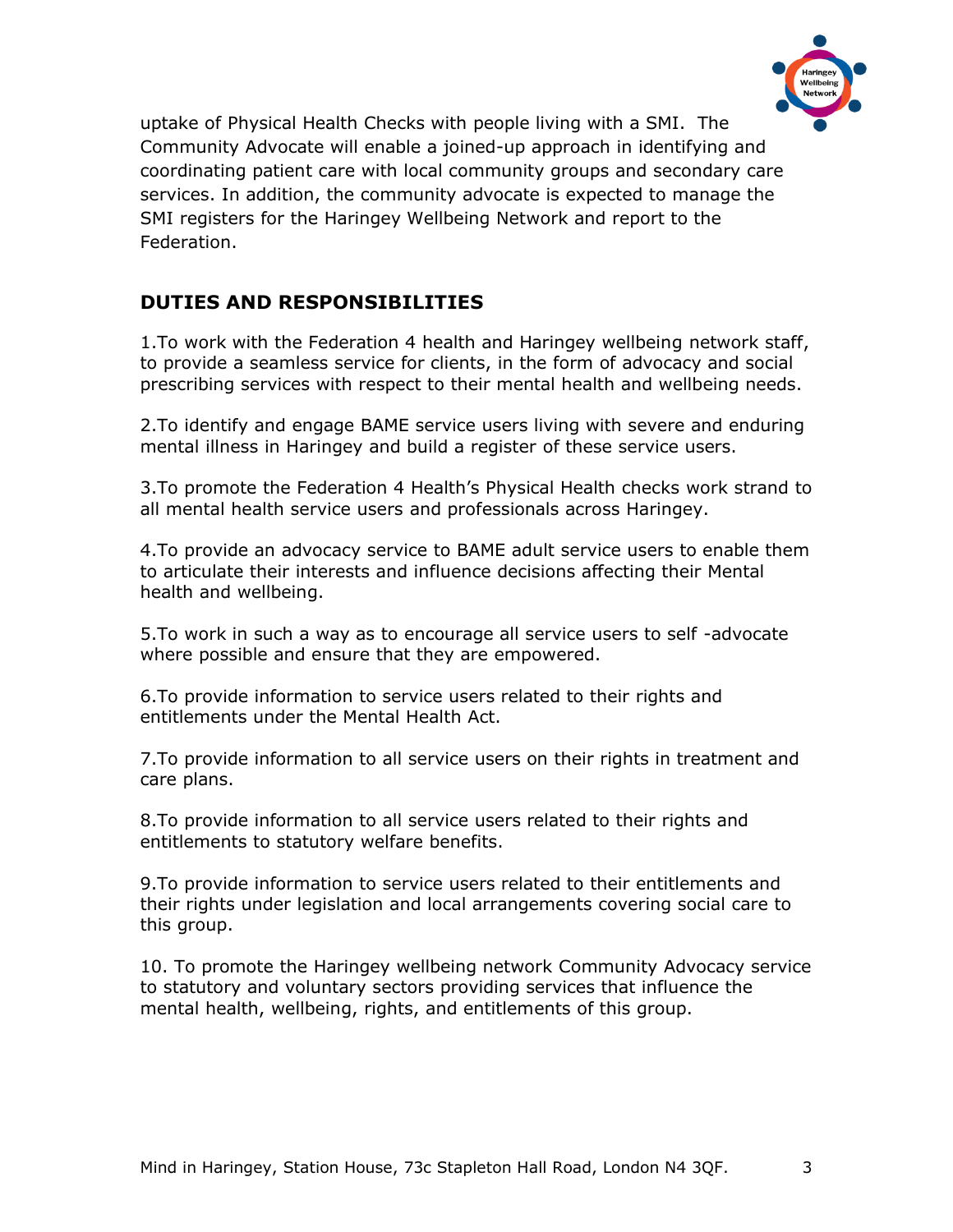

## **General Responsibilities**

11.To attend supervision, training, and staff meetings necessary to maintain the effectiveness of the Haringey wellbeing network service.

12.To contribute to campaigning and training events promoting the Haringey wellbeing network service and/or the interests of mental health service users.

13.To report, maintain records, information and statistics required to monitor, evaluate, and account for the Haringey wellbeing network.

14. To work as a member of the Haringey wellbeing network service.

15.To provide reports of work regularly as required by the Haringey wellbeing network Service Manager

16.Work in accordance with Mind in Haringey 's Equality and Diversity, Privacy policy Confidentiality and Open Files polices.

17.To perform other reasonable duties that are required to maintain the effectiveness of the Haringey wellbeing network service.

#### **Haringey wellbeing network Community Advocacy project Worker**

| <b>PERSON SPECIFICATION</b>                                                                                      |           |
|------------------------------------------------------------------------------------------------------------------|-----------|
| 1.1 KNOWLEDGE AND EXPERIENCE OF WORKING WITH<br>INDIVDUALS FROM BAME COMMUNITIES.                                | Essential |
| 1.2 KNOWLEDGE AND EXPERIENCE OF INDIVDUALS<br>PRESENTING WITH SEVERE AND ENDURINIG MENTAL<br><b>HEALTH NEEDS</b> | Essential |
| 2. AN ADVOCACY QUALIFICATION / OR 3 YEARS<br>EXPERIENCE OF PROFESSIONAL ADVOCACY                                 | Essential |
| 3. ABILITY TO PROMOTE THE CONCEPT OF INFORMED<br>CHOICE AND SERVICE USER INVOLVEMENT                             | Essential |
| 4. KNOWLEDGE OF THE IMPACT OF DISCRIMINATION<br>ON PEOPLE WHO ARE SERVICE USERS WITHIN A<br>MENTAL HEALTH SYSTEM | Essential |